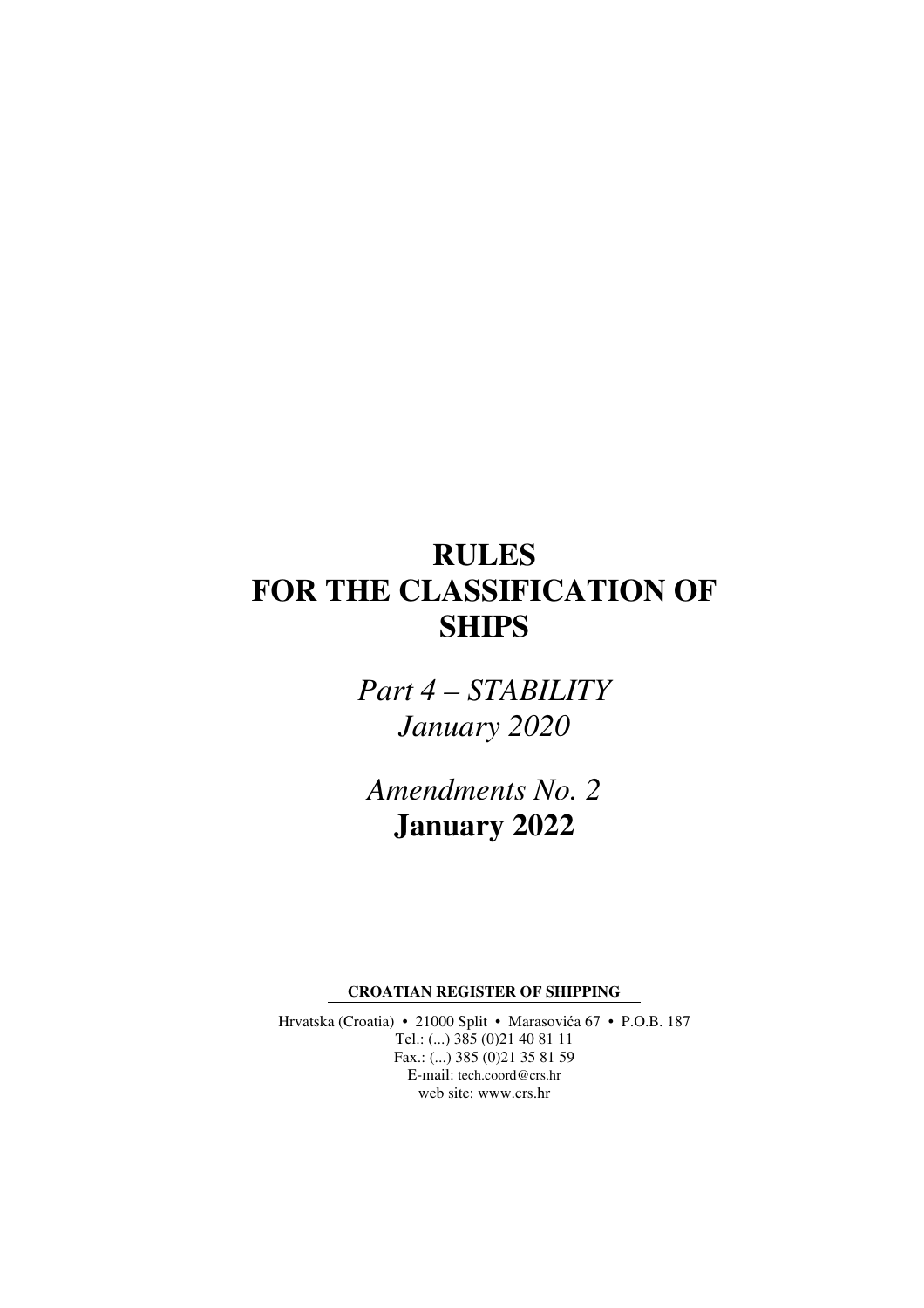By the decision of the General Committee of Croatian Register of Shipping,

#### Amendments No. 2 to the **RULES FOR THE CLASSIFICATION OF SHIPS**  Part 4 – STABILITY

have been adopted on 20th December 2021 and shall enter into force on 1st January 2022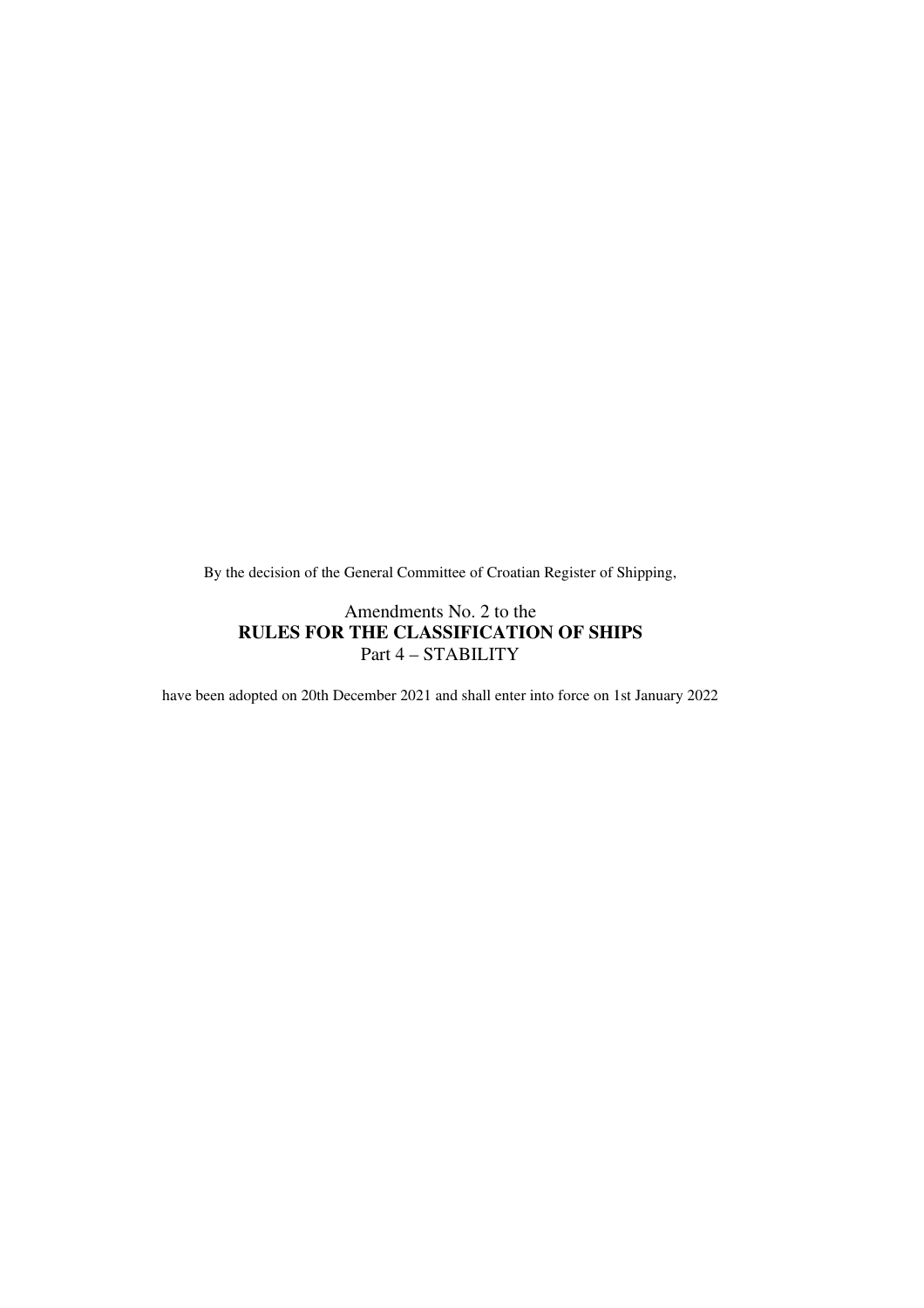## **INTRODUCTORY NOTES**

These amendments shall be read together with the requirements in the Rules for the Classification of Ships, Part 4 – Stability, edition January 2020, as amended by Amendments No. 1, edition July 2021.

Table 1 contains review of amendments, where items changed or added in relating to previous edition are given, with short description of each modification or addition. All major changes throughout the text are shaded.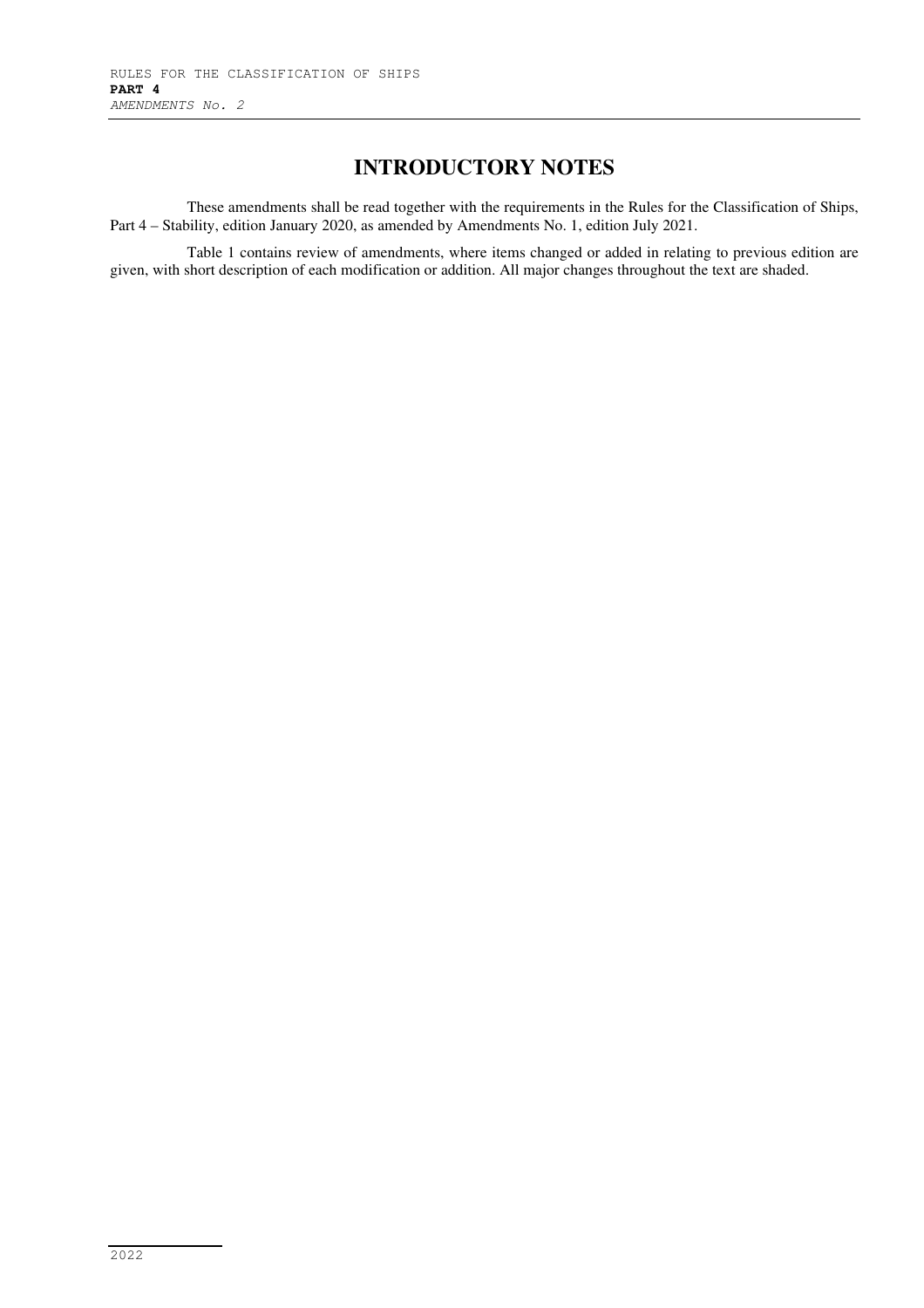| This Part of the Rules includes the requirements of the following international Organisations:<br><b>International Maritime Organization (IMO)</b> |                                                                                                                                                                                                                                                                                                                                                                                                                                                                                                                                                     |  |  |  |  |  |  |  |  |
|----------------------------------------------------------------------------------------------------------------------------------------------------|-----------------------------------------------------------------------------------------------------------------------------------------------------------------------------------------------------------------------------------------------------------------------------------------------------------------------------------------------------------------------------------------------------------------------------------------------------------------------------------------------------------------------------------------------------|--|--|--|--|--|--|--|--|
| <b>Conventions:</b>                                                                                                                                | International Convention for the Safety of Life at Sea 1974 (SOLAS 1974) and all subsequent<br>amendments up to and including the 2017 amendments (MSC.421(98)), and Conference on Bulk<br>Carriers 1997 amendments.<br>Protocol of 1988 relating to the International Convention for the Safety of Life at Sea 1974, as<br>amended (SOLAS PROT 1988).<br>International Convention for the Prevention of Pollution from Ships 1973, as modified by the<br>Protocol of 1978 thereto (MARPOL 73/78) and all subsequent amendments up to and including |  |  |  |  |  |  |  |  |
| <b>Resolutions:</b><br><b>International Association of Classification Societies (IACS)</b>                                                         | the $2015$ amendments (MEPC.248(66)).<br>MEPC.117(52), MEPC.248(66), MSC.235(82), MSC.398(95), A.715(17), MSC.413(97),<br>MSC.415(97), MSC.421(98), MSC.436(99), MSC.443(99), MSC.444(99)                                                                                                                                                                                                                                                                                                                                                           |  |  |  |  |  |  |  |  |
| <b>Unified Requirements (UR):</b>                                                                                                                  | L <sub>2</sub> (Rev.2, 2013), L <sub>2</sub> (Rev.4, June 2020)                                                                                                                                                                                                                                                                                                                                                                                                                                                                                     |  |  |  |  |  |  |  |  |
| <b>Unified Interpretations</b>                                                                                                                     | LL80, MPC11 (Corr. 1, 2021), SC161 (Rev. 1, 2008), SC280                                                                                                                                                                                                                                                                                                                                                                                                                                                                                            |  |  |  |  |  |  |  |  |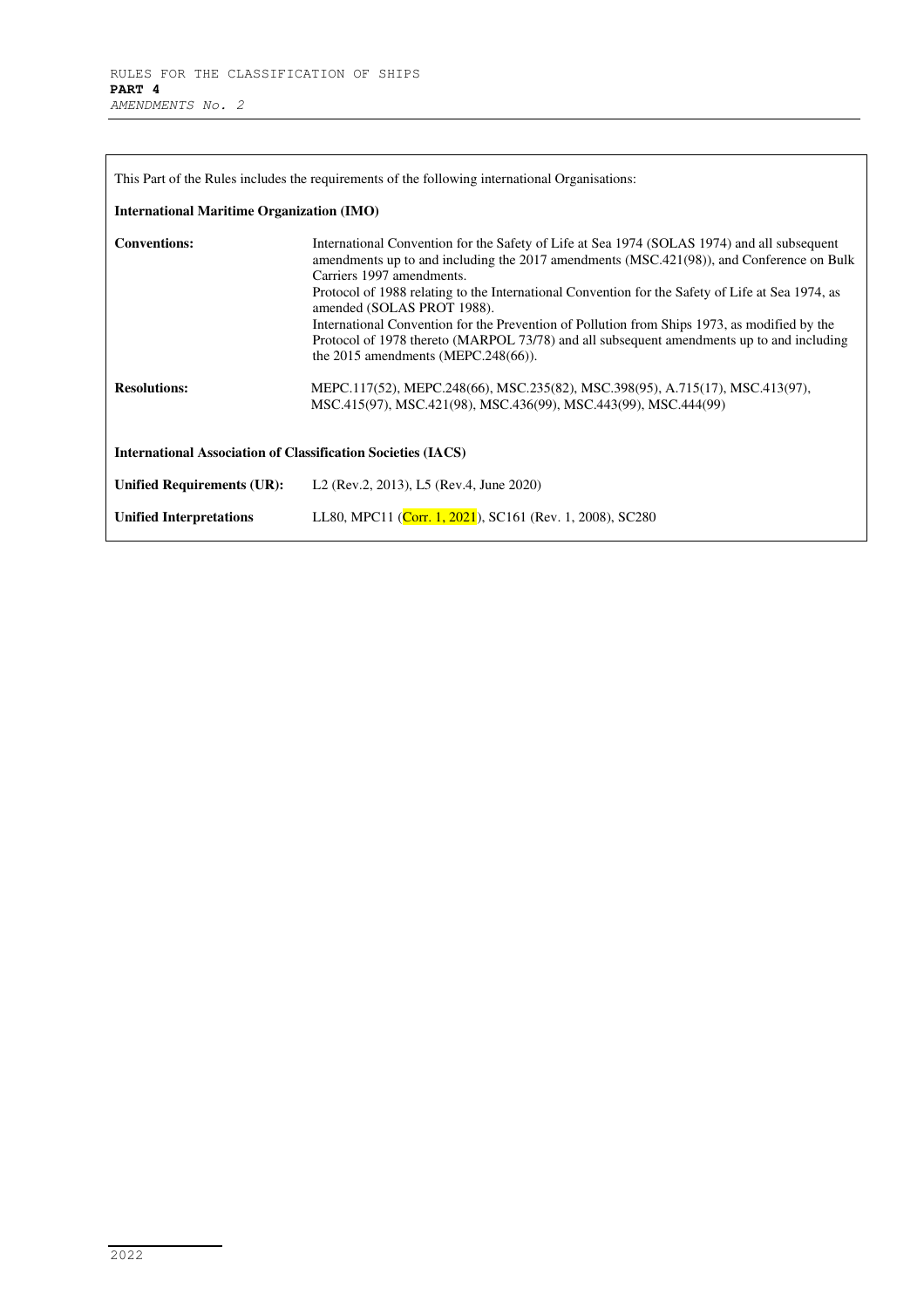## **TABLE 1 – REVIEW OF AMENDMENTS**

This review comprises amendments in relation to the Rules for the Classification of Ships, Part 4 – Stability, edition January 2020, as amended by Amendments No. 1, edition July 2021.

| <b>ITEM</b>                                            | <b>DESCRIPTION OF THE AMENDMENTS</b>                                                                                                       |  |  |  |  |  |  |  |  |
|--------------------------------------------------------|--------------------------------------------------------------------------------------------------------------------------------------------|--|--|--|--|--|--|--|--|
| <b>SECTION 3 ADDITIONAL REQUIREMENTS FOR STABILITY</b> |                                                                                                                                            |  |  |  |  |  |  |  |  |
| Head 3.4                                               | Sub-items 3.4.4.2, 3.4.4.6 and 3.4.4.7 have been amended in order to include provi-<br>sions of IACS UI MC 11 (Rev. 2, corr. 1, June 2021) |  |  |  |  |  |  |  |  |
| Head 3.4                                               | Corrected renumbering of of existing sub-item 3.4.4.7 to 3.4.4.8                                                                           |  |  |  |  |  |  |  |  |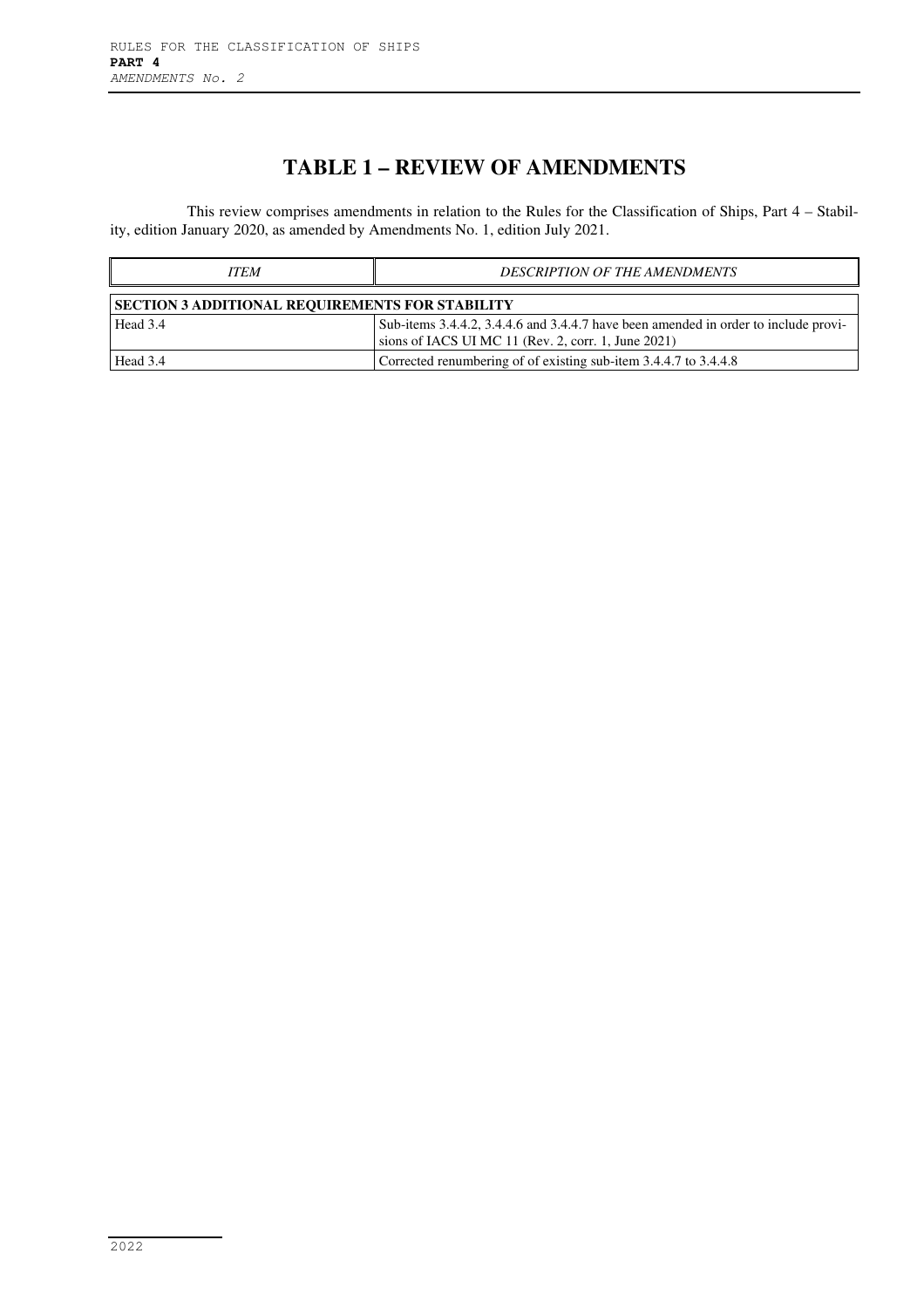#### **3 ADDITIONAL REQUIREMENTS FOR STABILITY**

 **Head 3.4 STABILITY OF TANKERS, INCLUDING STAGES OF LIQUID TRANSFER OPERATIONS,** sub-item 3.4.4.2 has been amended and should be read as follows:

**3.4.4.2** Every tanker is to comply with the following intact stability criteria for any operating draught under the worst possible conditions of cargo and ballast loading, consistent with good operational practice, including the intermediate stages of liquid transfer operations:

- .1 In port, the initial metacentric height MG is not to be less than 0.15 m. Positive intact stability is to extend from the initial equilibrium position at which GM is calculated over a range of at least 20° to port and to starboard.
- .2 All sea-going conditions shall fulfil the intact stability criteria set in Head 2.1 of this part of the *Rules*.

 **Head 3.4 STABILITY OF TANKERS, INCLUDING STAGES OF LIQUID TRANSFER OPERATIONS,** sub-items 3.4.4.6 and 3.4.4.7 have been amended and should be read as follows:

**3.4.4.6** As an alternative to the loading case described in previous item, an extensive analysis covering all possible combinations of cargo and ballast tank loading is to be carried out. For such extensive analysis conditions it is considered that:

- .1 Weight, centre of gravity co-ordinates and free surface moment for all tanks are to be according to the actual content considered in the calculations.
- .2 The extensive calculations are to be carried out in accordance with the following:
	- .2.1 The draughts are to be varied between light ballast and scantling draught.
	- .2.2 Consumables including but not restricted to fuel oil, diesel oil and fresh water corresponding to 97%, 50% and 10% content are to be considered.
	- .2.3 For each draught and variation of consumables, the available deadweight is to comprise ballast water and cargo, such that combinations between maximum ballast and minimum cargo and vice-versa, are covered. In all cases the number of ballast and cargo tanks loaded is to be chosen to reflect the worst combination of VCG and free surface effects. Operational limits on the number of tanks considered to be simultaneously slack and exclusion of specific tanks are not permitted. All ballast tanks are to have at least 1% content.
	- .2.4 Cargo densities between the lowest and highest intended to be carried are to be considered.
	- .2.5 Sufficient steps between all limits are to be examined to ensure that the worst conditions are identified. A minimum of 20 steps for the range of cargo and ballast content, between 1% and 99% of total capacity, are to be examined. More closely spaced steps near critical parts of the range may be necessary.

At every stage the criteria specified in 3.4.4.2.1 and 3.4.4.2.2 are to be met.

In applying θf in Head 2.1, which 3.4.4.2.2 is refered to, openings which "cannot be closed weathertight" include ventilators (complying with regulation 19(4) of the International Convention on Load Lines, 1966) that for operational reasons have to remain open to supply air to the engine room or emergency generator room (if the same is considered buoyant in the stability calculation or protecting openings leading below) for the effective operation of the ship.

**3.4.4.7** If for the existing ship in service and combination carriers the intact stability criteria specified in 3.4.4.2 are not met through its design alone, the master is to be provided with clear written instructions, approved by the *Register*, covering the operational restrictions and methods necessary to ensure compliance with these criteria during liquid transfer operations. These instructions should be readily understandable to the officer-in-charge of liquid transfer operations and:

- .1 require no extensive mathematical calculations by the officer-in-charge;
- .2 indicate the maximum number of cargo and ballast tanks that may be slack under any possible condition of liquid transfer;
- .3 provide pre-planned sequences of cargo/ballast transfer operations. These sequences specifically indicate the cargo and ballast tanks that may be slack to satisfy the stability criteria under any specific condition of liquid transfer and possible range of cargo densities. The slack tanks may vary during stages of the liquid transfer operations and be of any combination provided they satisfy the stability criteria;
- .4 provide instructions for pre-planning other sequences of cargo/ballast transfer operations, including use of stability performance criteria in graphical or tabular form which enable comparisons of required and attained stability. These instructions for pre-planning other sequences, in relation to individual vessels, should take account of:
	- .4.1 the degree or criticality with respect to the number of tanks which can simultaneously have maximum free surface effects at any stage of liquid transfer operations;
	- .4.2 the means provided to the officer-in-charge to monitor and assess the effects on stability and hull strength throughout the transfer operations;
	- .4.3 the need to give sufficient warning of an impending critical condition by reference to suitable margins (and the rate and direction of change) of the appropriate stability and hull strength parameters. If appropriate, the instructions should include safe procedures for suspending transfer operations until a suitable plan of remedial action has been evaluated.